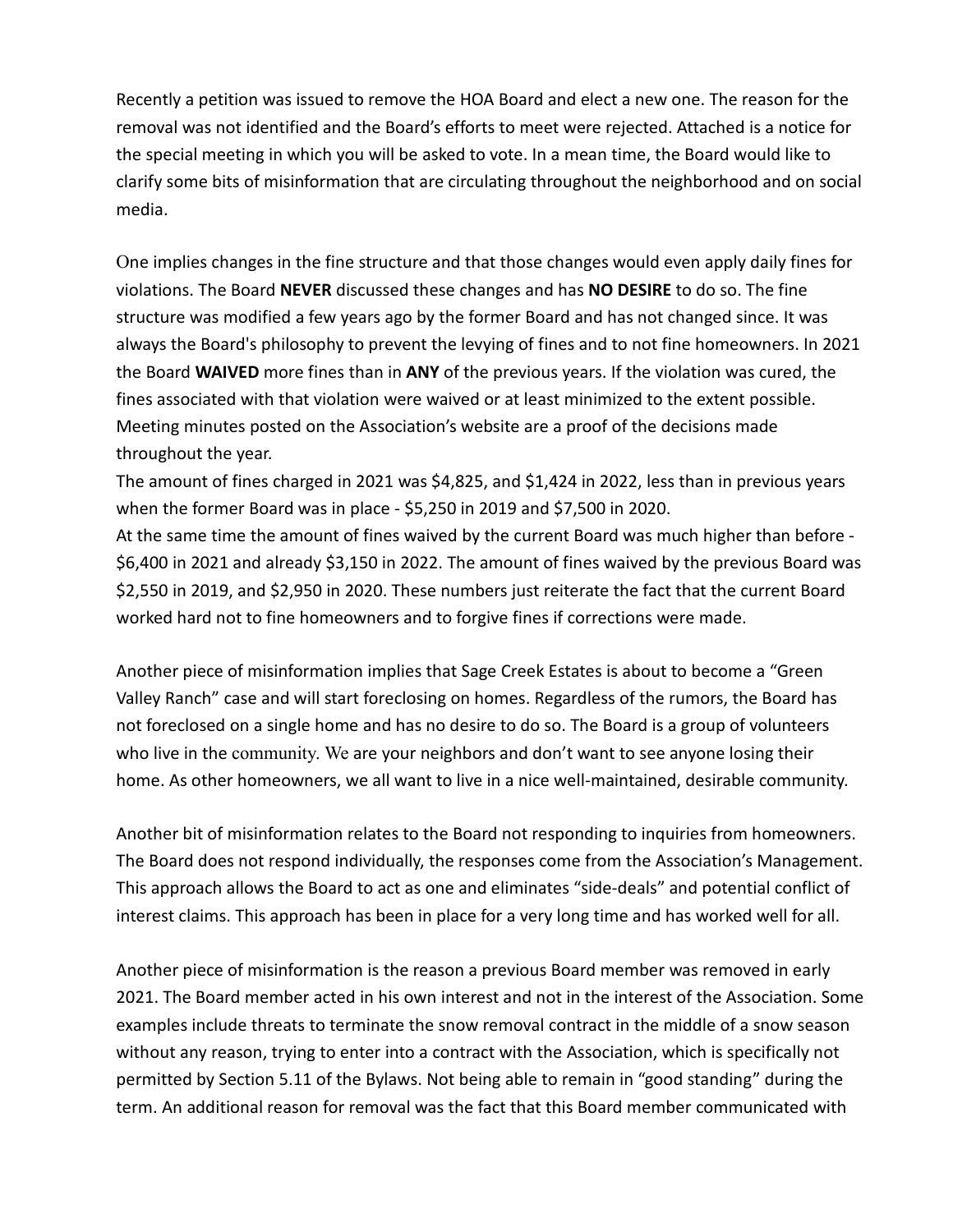homeowners on behalf of the Board without the knowledge of the other Board members or the management. These are just a few reasons the Board member was removed, all well documented.

Please keep in mind the Board's obligation to protect the Association's covenants and bylaws. We understand some may not be very popular but they are often identical to the City of Thornton Code requirements and we all agreed to follow them when we purchased our homes. The covenants are what keeps our community thriving and a sought-after place to live.

There are some things worth mentioning that were accomplished in 2021:

 $\Box$  We have also worked with several homeowners to extend violation cure times to allow for issues to be corrected to avoid any fines being issued. If someone contacted us and said they needed extra time to get the fence fixed, to take down holiday decorations, or something else, we always worked with the homeowner to extend the time to accommodate the needs. Communication is the key.

 $\square$  We completed initial upgrades to all three playgrounds including fresh mulch addition. (This was one of the frequent requests from our homeowners.)

 $\Box$  Removed all dead trees throughout the community

 $\Box$  Cleaned detention ponds to comply with City of Thornton's code requirements and avoid future fines

 $\Box$  Worked with the City of Thornton to finalize separation from the Sage Creek Townhomes to ensure we are not responsible for their landscaping and irrigation

 $\square$  We were also able to renew contracts for trash pickup with only a 5% increase, and an insurance contract renewal with only a 3% increase

 $\square$  We also signed landscaping and snow removal contracts on very favorable conditions late last year. By doing so we received good pricing that is locked in for the next couple of years. It would be impossible to renegotiate the same prices right now with the cost of goods and services increasing almost daily

We understand that the last couple of years were difficult, and we try to balance new improvements while at the same time being fiscally responsible and ensuring that we have sufficient funds available for unexpected expenses. We all know that our irrigation and other common area equipment are over 16 years old and prone for failures. The Association is in a good financial position and well prepared for these events. The Board continued the same approach as the previous Board, to maintain our reserve account. As of today, it is \$72,375.94.

We want to encourage homeowners to communicate your needs and ideas to make our community thrive. Let us know what we can do to improve by sending an email to [BLSuch@homesteadmgmt.com.](mailto:BLSuch@homesteadmgmt.com) After all, we are your neighbors who live in this community and we all want to keep it safe and visually appealing.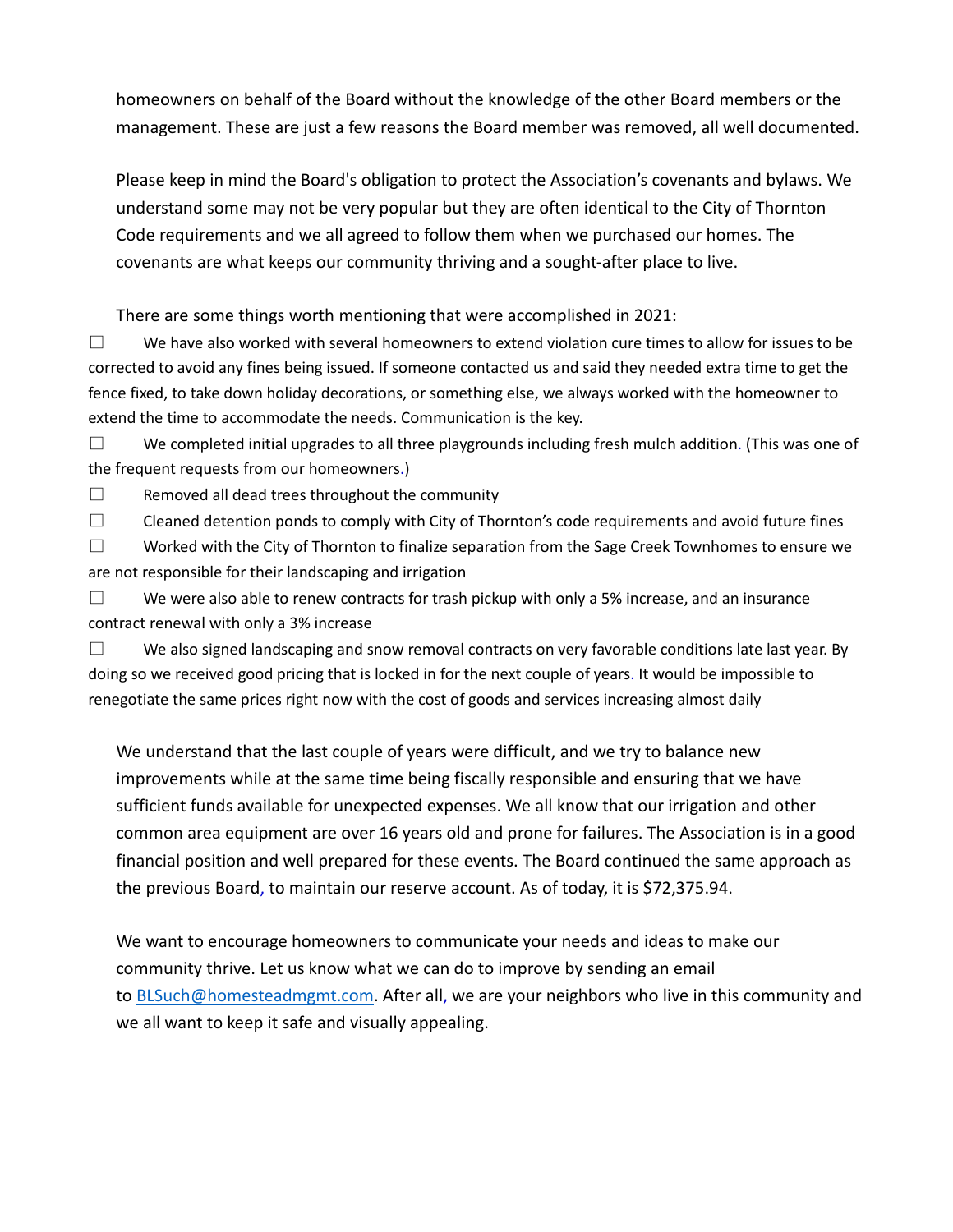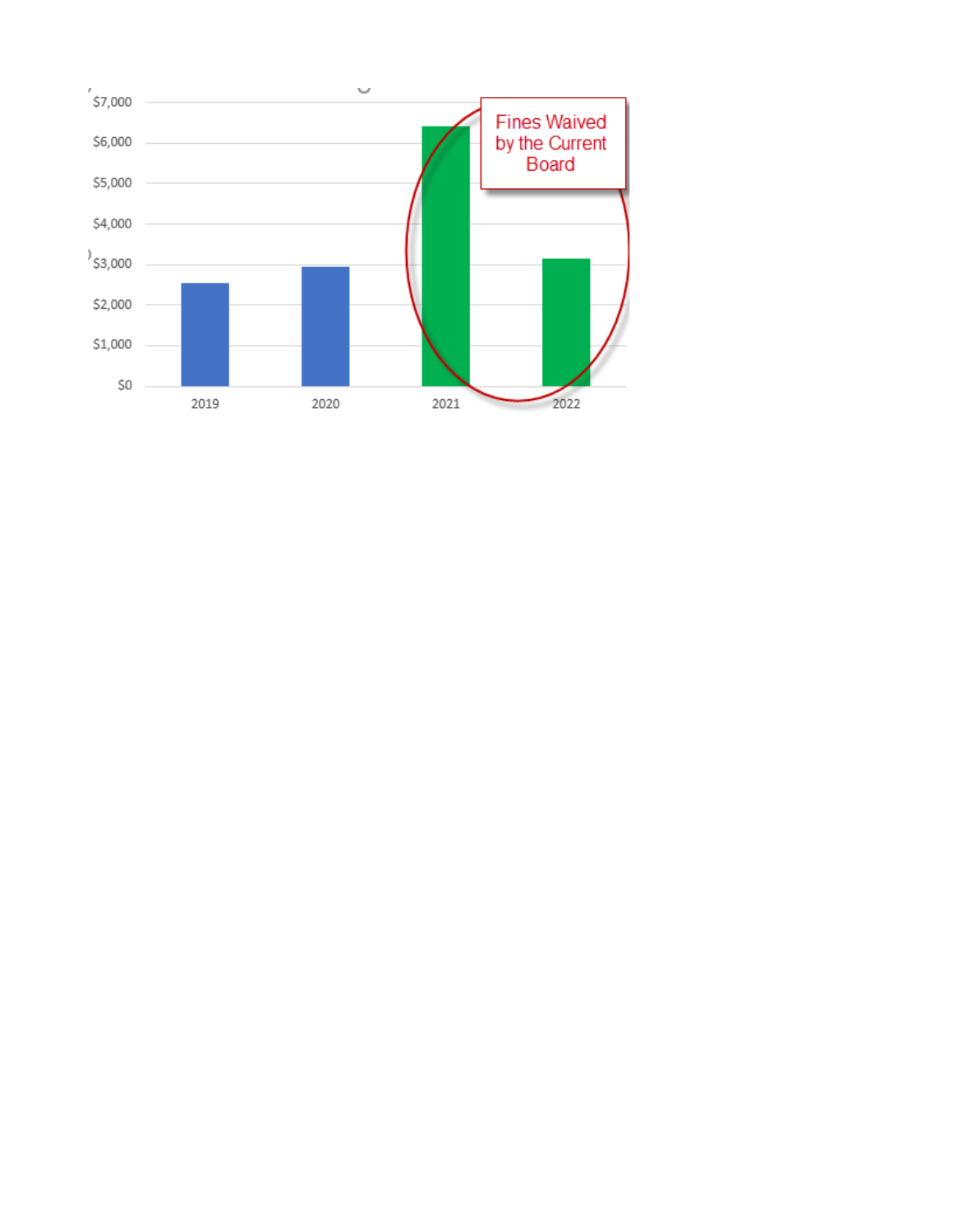## **SAGE CREEK ESTATES HOMEOWNERS ASSOCIATION NOTICE OF SPECIAL MEETING**

The Special Meeting of the **Sage Creek Estates Homeowners Association** will be held at **Homestead Management, 1499 W. 121st Avenue, Suite 100, Westminster, CO 80234** at **3:00 p.m. on Wednesday, June 8, 2022.** 

Please make every effort to attend. Member's interest and participation in the affairs of the Association is vitally important. Any homeowner interested in being nominated as a member of the Board of Directors, please call Homestead Management Corporation at 303-457-1444 and place your name on the list for nomination.

**NOTE: Due to the nature of this meeting and in order to avoid further conflict, this meeting will be held for voting purposes only. No general discussion or open forum will take place. Any questions you'd like answered prior to the meeting can be directed to Brandy Such at [blsuch@homesteadmgmt.com.](mailto:blsuch@homesteadmgmt.com)** 

The order of business and the topics to be discussed at the Special Meeting are as follows:

- 1.) Call to Order
- 2.) Vote to Remove Board of Directors
- 3.) Call for Nominations (If Necessary)
- 4.) Election of Board of Directors (If Necessary)
- 5.) Adjournment

**The purpose of this meeting is to vote on the removal of the current Board of Directors and vote to elect a new Board of Directors, if necessary.** In the event you are unable to attend the Special Meeting, please complete the attached proxy and return it to **Sage Creek Estates Homeowners Association, 1499 W 121st Avenue #100, Westminster, CO 80234 by June 7, 2022.** 

Respectfully,

**Edyta Stec-Uddin, President Sage Creek Estates Homeowners Association May 2, 2022**